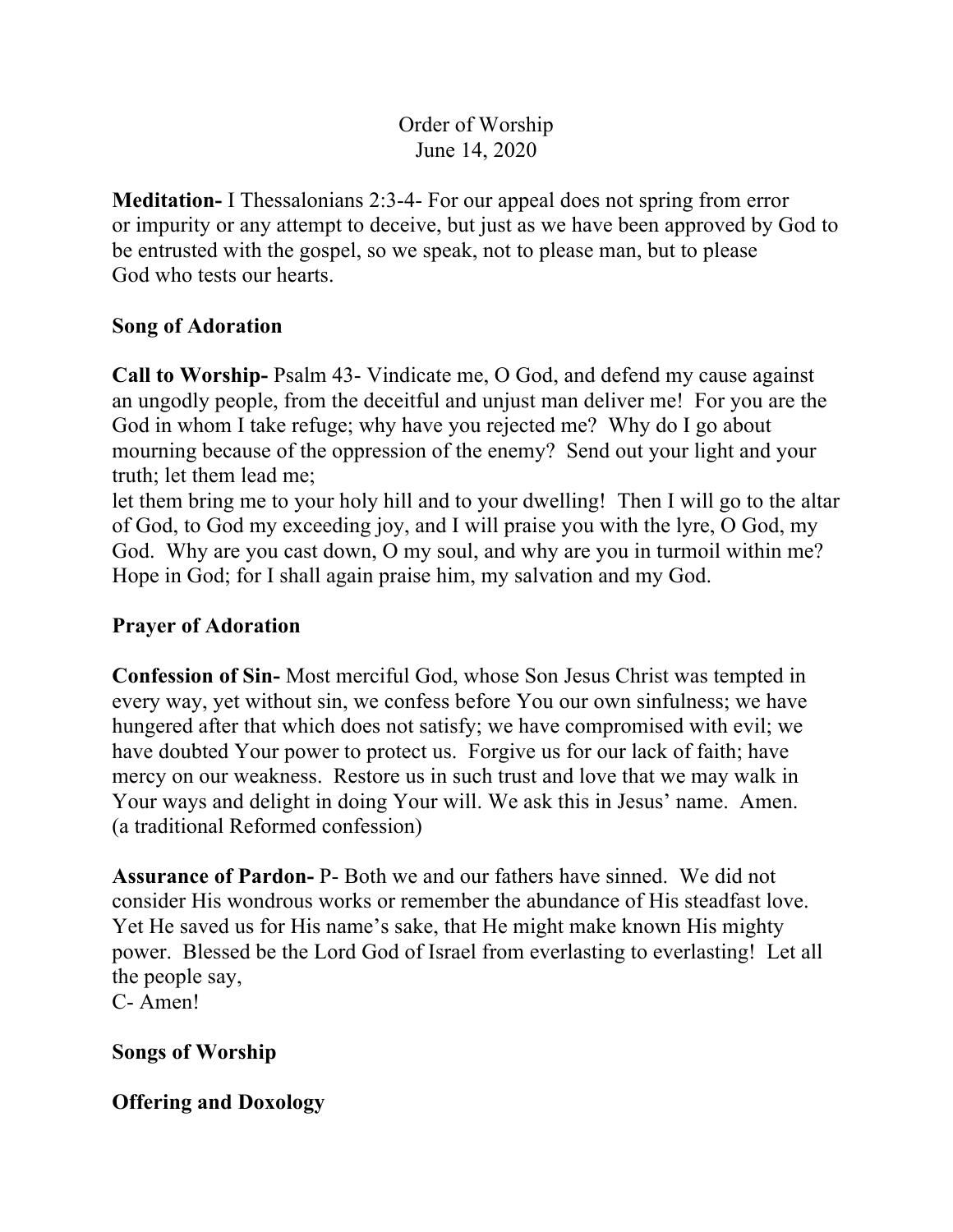**New Testament Reading-** Ephesians 5:6-10- Let no one deceive you with empty words, for because of these things the wrath of God comes upon the sons of disobedience. Therefore do not become partners with them; for at one time you were darkness, but now you are light in the Lord. Walk as children of light (for the fruit of light is found in all that is good and right and true), and try to discern what is pleasing to the Lord.

### **Graduate Recognition**

#### **Announcements**

### **Song of Preparation**

#### **Sermon-** "Deceit's Effect"

**Sermon Text-** Genesis 27:41-28:9- Now Esau hated Jacob because of the blessing with which his father had blessed him, and Esau said to himself, "The days of mourning for my father are approaching; then I will kill my brother Jacob." But the words of Esau her older son were told to Rebekah. So she sent and called Jacob her younger son and said to him, "Behold, your brother Esau comforts himself about you by planning to kill you. Now therefore, my son, obey my voice. Arise, flee to Laban my brother in Haran and stay with him a while, until your brother's fury turns away— until your brother's anger turns away from you, and he forgets what you have done to him. Then I will send and bring you from there. Why should I be bereft of you both in one day?"

Then Rebekah said to Isaac, "I loathe my life because of the Hittite women. If Jacob marries one of the Hittite women like these, one of the women of the land, what good will my life be to me?" Then Isaac called Jacob and blessed him and directed him, "You must not take a wife from the Canaanite women. Arise, go to Paddan-aram to the house of Bethuel your mother's father, and take as your wife from there one of the daughters of Laban your mother's brother. God Almighty bless you and make you fruitful and multiply you, that you may become a company of peoples. May he give the blessing of Abraham to you and to your offspring with you, that you may take possession of the land of your sojournings that God gave to Abraham!" Thus Isaac sent Jacob away. And he went to Paddanaram, to Laban, the son of Bethuel the Aramean, the brother of Rebekah, Jacob's and Esau's mother.

Now Esau saw that Isaac had blessed Jacob and sent him away to Paddanaram to take a wife from there, and that as he blessed him he directed him, "You